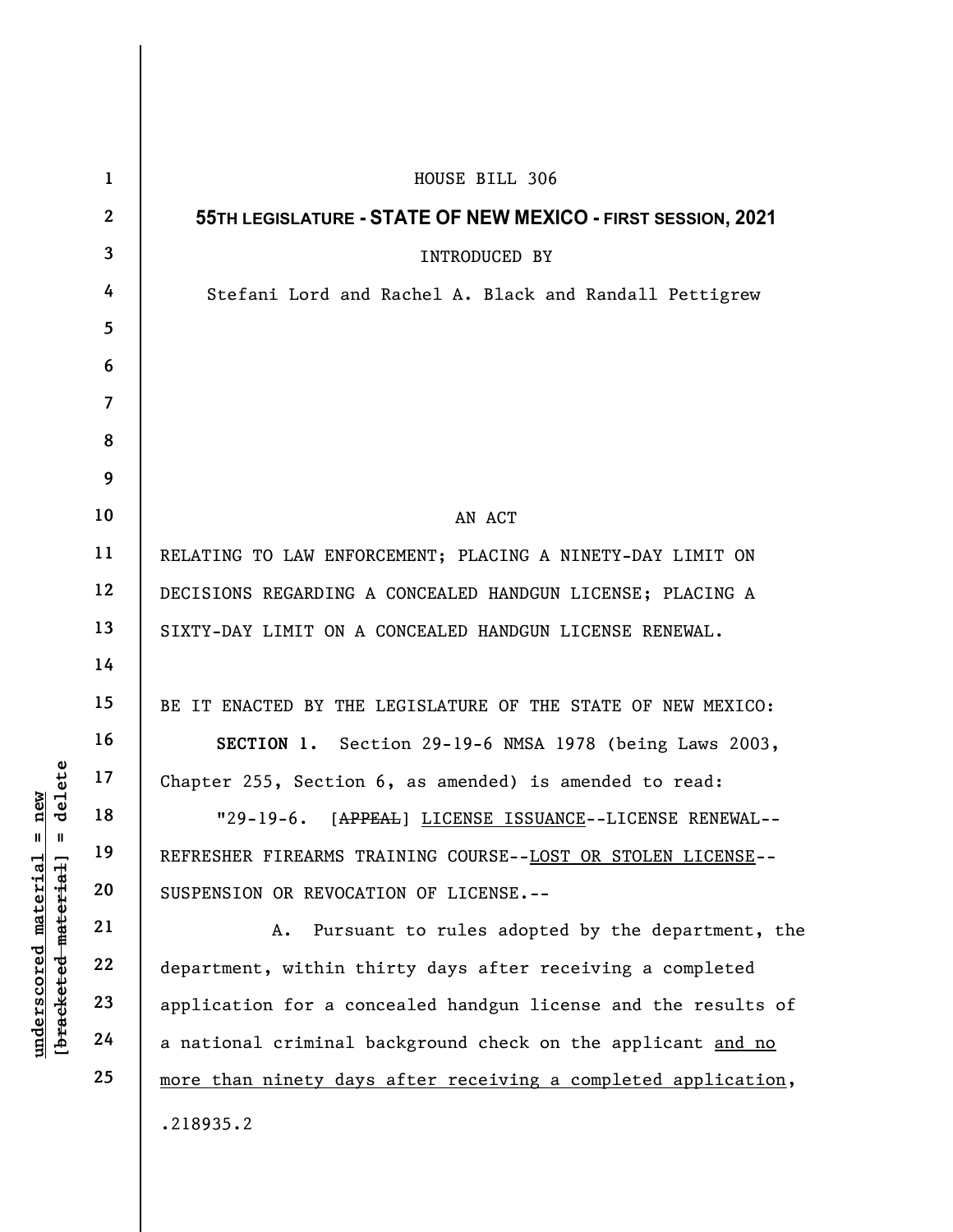shall:

1

2

3

14

15

16

17

18

19

20

21

22

23

24

25

(1) issue a concealed handgun license to an applicant; or

4 5 6 (2) deny the application on the grounds that the applicant failed to qualify for a concealed handgun license pursuant to the provisions of the Concealed Handgun Carry Act.

7 8 9 10 11 12 13 B. Information relating to an applicant or to a licensee received by the department or any other law enforcement agency is confidential and exempt from public disclosure unless an order to disclose information is issued by a court of competent jurisdiction. The information shall be made available by the department to a state or local law enforcement agency upon request by the agency.

C. A concealed handgun license issued by the department shall include:

(1) a color photograph of the licensee;

(2) the licensee's name, address and date of birth;

(3) the expiration date of the concealed handgun license; and

underscored material material of birth;<br>  $\begin{bmatrix}\n1 & 1 & 19 \\
0 & 1 & 19 \\
0 & 20 \\
0 & 21 \\
0 & 22 \\
0 & 23 \\
0 & 24\n\end{bmatrix}$  handgun license; and<br>  $\begin{bmatrix}\n2 & 2 & 4 \\
2 & 2 & 4 \\
2 & 2 & 5 \\
2 & 2 & 6\n\end{bmatrix}$  and  $\begin{bmatrix}\n2 & 2 & 4 \\
2 & 2 & 5 \\
2 & 2 & 6 \\
2 & 2 & 6\n\end{$ (4) the category and the largest caliber of handgun that the licensee is licensed to carry, with a statement that the licensee is licensed to carry smaller caliber handguns but shall carry only one concealed handgun at any given time.

.218935.2

 $- 2 -$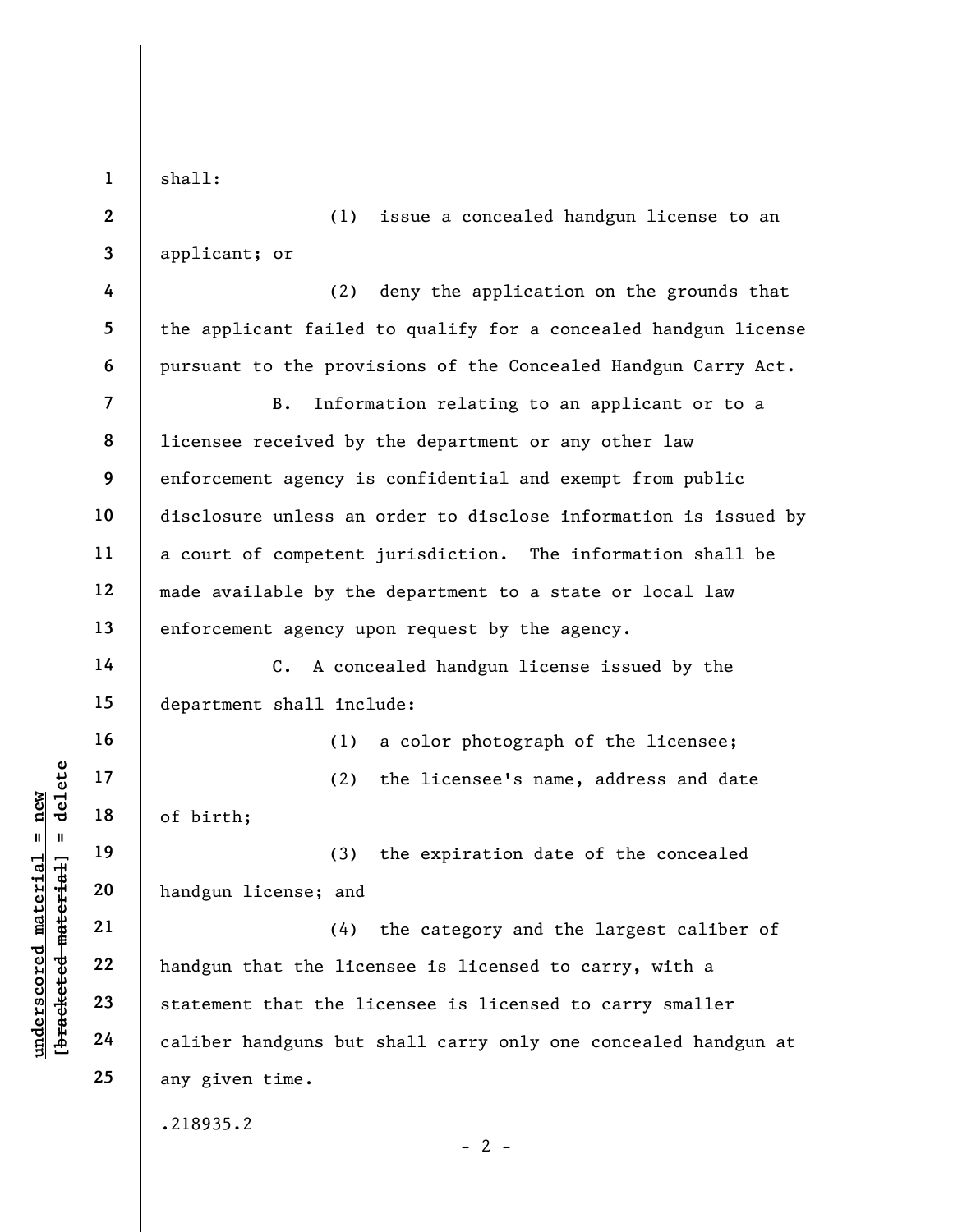1 2 3 4 5 D. A licensee shall notify the department within thirty days regarding a change of the licensee's name or permanent address. A licensee shall notify the department within ten days if the licensee's concealed handgun license is lost, stolen or destroyed.

6 7 8 9 10 11 12 13 E. If a concealed handgun license is lost, stolen or destroyed, the license is invalid and the licensee may obtain a duplicate license by furnishing the department a notarized statement that the original license was lost, stolen or destroyed and paying a reasonable fee. If the license is lost or stolen, the licensee shall file a police report with a local law enforcement agency and include the police case number in the notarized statement.

F. A licensee may renew a concealed handgun license by submitting to the department:

(1) a completed renewal form, under penalty of perjury, designed and provided by the department;

(2) a payment of a seventy-five-dollar (\$75.00) renewal fee; and

(3) a certificate of completion of a four-hour refresher firearms training course approved by the department.

understand material material and<br>  $\begin{bmatrix}\n1 & 1 & 1 & 1 \\
0 & 1 & 1 & 1 & 1 \\
0 & 0 & 0 & 0 & 0 \\
0 & 0 & 0 & 0 & 0 \\
0 & 0 & 0 & 0 & 0 \\
0 & 0 & 0 & 0 & 0 \\
0 & 0 & 0 & 0 & 0 \\
0 & 0 & 0 & 0 & 0 \\
0 & 0 & 0 & 0 & 0 \\
0 & 0 & 0 & 0 & 0 \\
0 & 0 & 0 & 0 & 0 \\
0 & 0 & 0 & 0 & 0 \\
0 & 0 & 0 & 0 & 0 \\
0$ G. The department shall conduct a national criminal records check of a licensee seeking to renew a license. The department shall issue the renewal no more than sixty days after the submission of the materials pursuant to Subsection F .218935.2

14

15

16

17

18

19

20

21

22

23

24

25

 $-3 -$